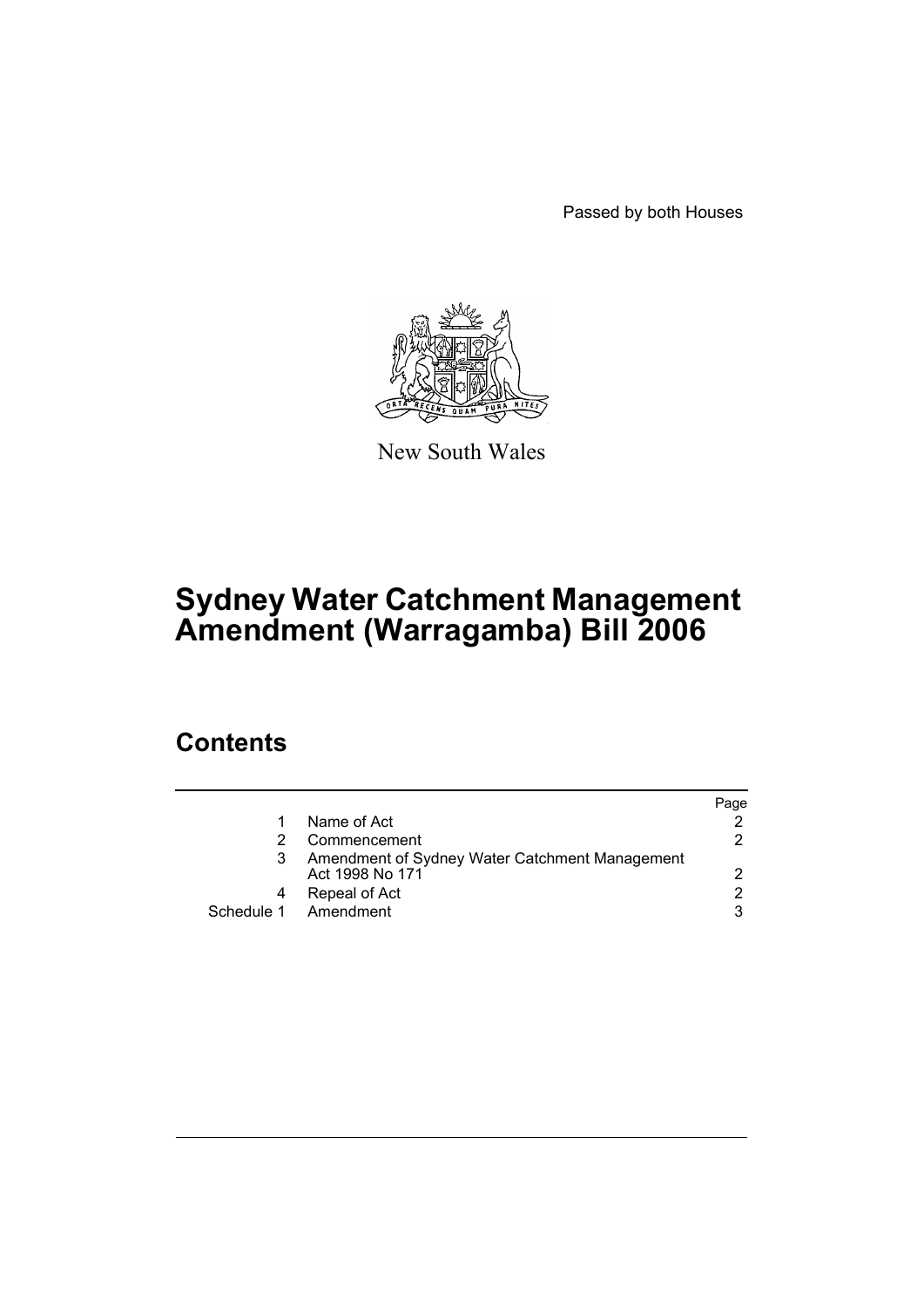*I certify that this PUBLIC BILL, which originated in the LEGISLATIVE ASSEMBLY, has finally passed the LEGISLATIVE COUNCIL and the LEGISLATIVE ASSEMBLY of NEW SOUTH WALES.*

> *Clerk of the Legislative Assembly. Legislative Assembly, Sydney, , 2006*



New South Wales

## **Sydney Water Catchment Management Amendment (Warragamba) Bill 2006**

Act No , 2006

An Act to amend the *Sydney Water Catchment Management Act 1998* so as to reduce in size an area of land at Warragamba that is a special area for the purposes of that Act.

*I have examined this Bill, and find it to correspond in all respects with the Bill as finally passed by both Houses.*

*Chairman of Committees of the Legislative Assembly.*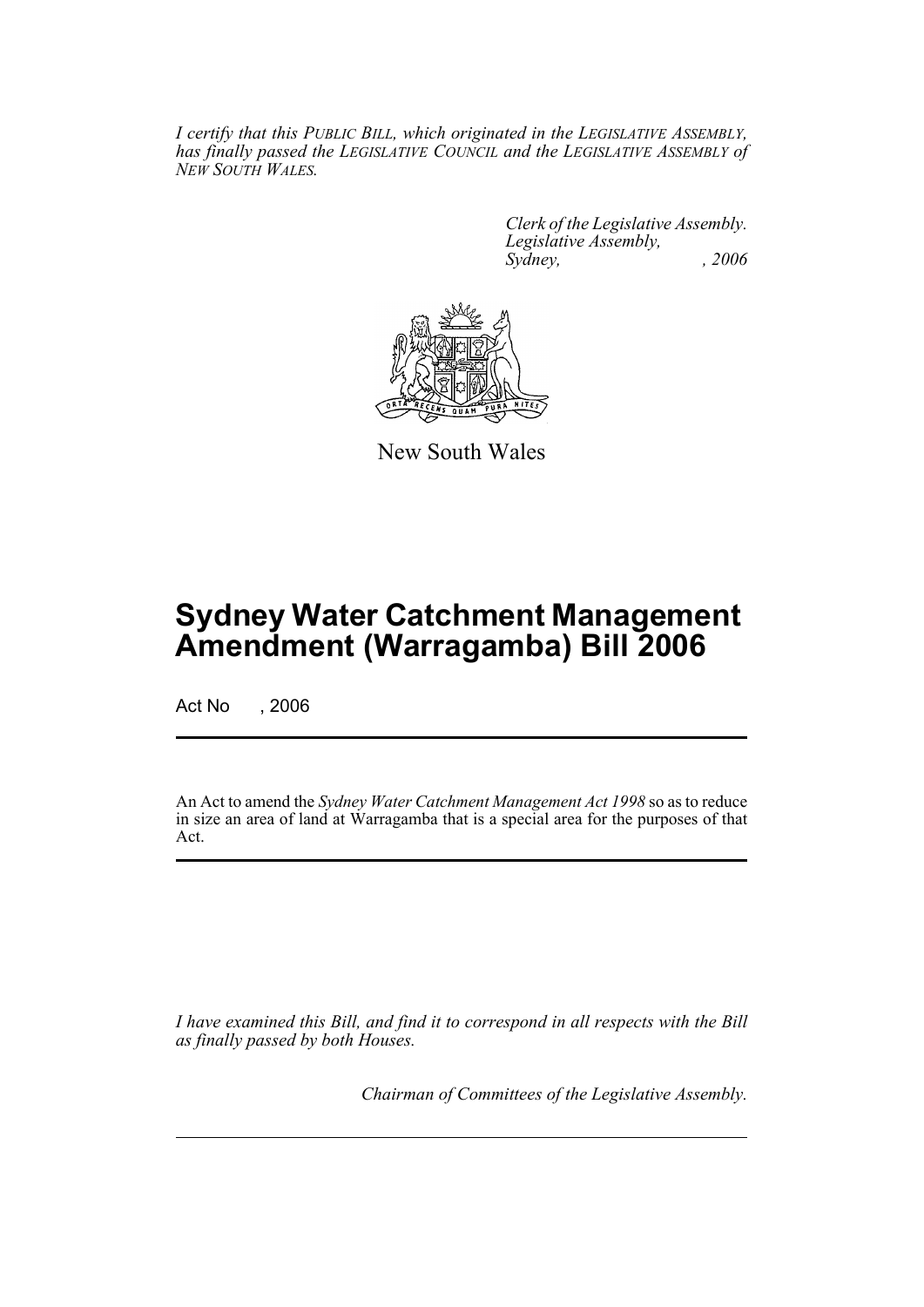#### <span id="page-2-0"></span>**The Legislature of New South Wales enacts:**

#### **1 Name of Act**

This Act is the *Sydney Water Catchment Management Amendment (Warragamba) Act 2006*.

#### <span id="page-2-1"></span>**2 Commencement**

This Act commences on the date of assent to this Act.

#### <span id="page-2-2"></span>**3 Amendment of Sydney Water Catchment Management Act 1998 No 171**

The *Sydney Water Catchment Management Act 1998* is amended as set out in Schedule 1.

#### <span id="page-2-3"></span>**4 Repeal of Act**

- (1) This Act is repealed on the day following the day on which this Act commences.
- (2) The repeal of this Act does not, because of the operation of section 30 of the *Interpretation Act 1987*, affect any amendment made by this Act.